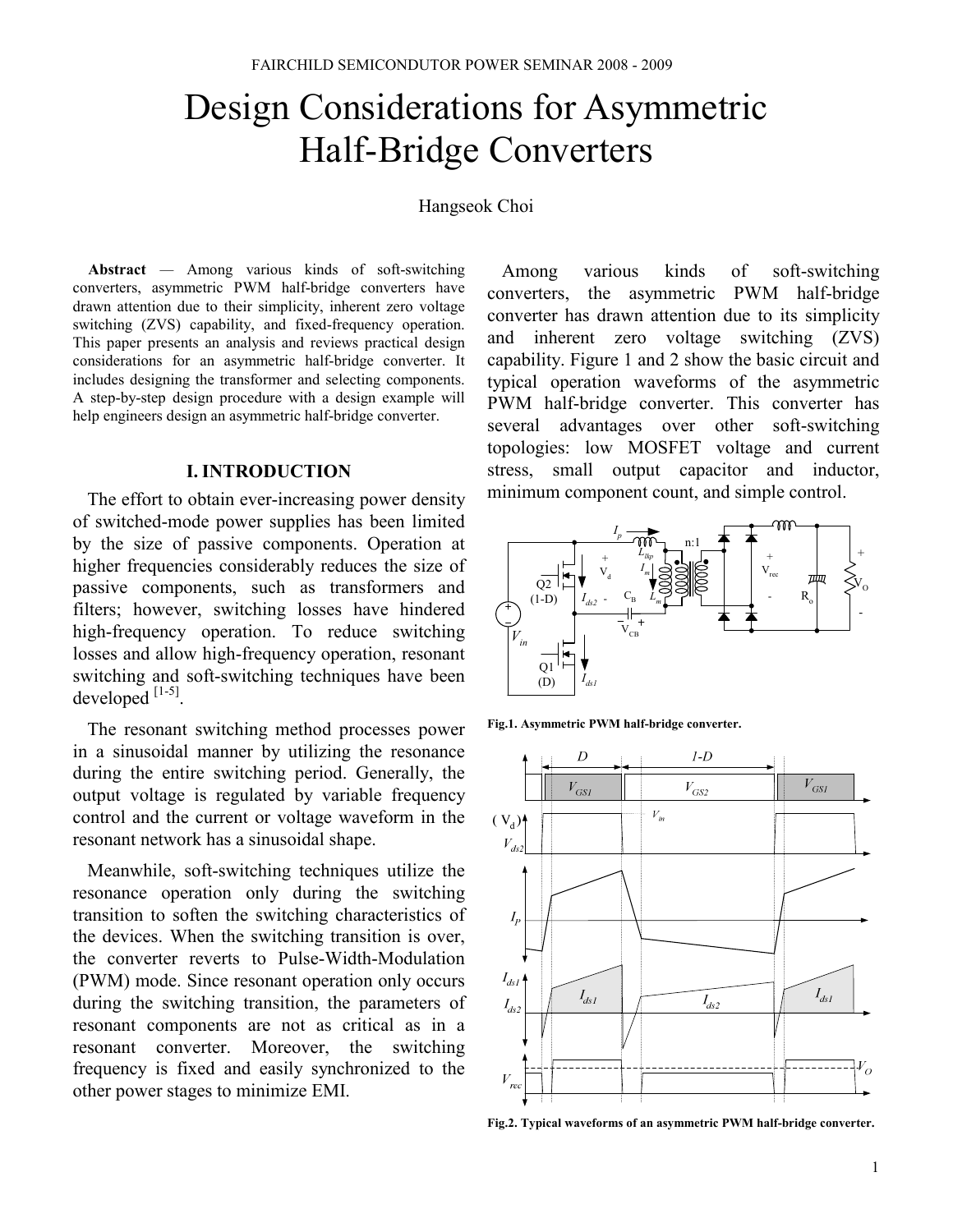This paper presents design considerations of an asymmetric PWM half-bridge converter. It includes designing the transformer and selecting the components. The step-by-step design procedure explained with a design example will help engineers design an asymmetric PWM half-bridge converter.

# II. IDEALIZED OPERATION PRINCIPLE OF ASYMMETRIC PWM HALF-BRIDGE CONVERTER

Figure 3 illustrates the simplified circuit diagram of an asymmetric PWM half-bridge converter and its ideal waveforms, where the leakage inductance of the transformer is ignored. The DC blocking capacitor  $(C_B)$  acts not only as an energy source feeding the load while the upper switch  $(Q_2)$  is conducting, but also as a blocking capacitor to prevent transformer saturation.



Fig. 3. Simplified circuit diagram of an asymmetric PWM half-bridge converter and its waveforms.

Applying a voltage-second balance equation across the transformer primary side as:

$$
(V_{in} - V_{CB}) \cdot D = V_{CB} \cdot (1 - D) \tag{1}
$$

The voltage across  $C_B$  is obtained by:

$$
V_{CB} = V_{in} \cdot D \tag{2}
$$

where  $D$  is the duty cycle ratio of low-side MOSFET  $(Q_1)$ .

Idealized output voltage is obtained by averaging the secondary-side rectifier voltage  $(V_{rec})$  as:

$$
V_o = \frac{(V_{in} - V_{CB})}{n} \cdot D + \frac{V_{CB}}{n} \cdot (1 - D)
$$
 (3)

where *n* is the transformer turns ratio  $(N_p/N_s)$ .

Substituting Equations 2 into 3, the idealized output voltage in Equation 3 is simplified as:

$$
V_o = \frac{V_{in} \cdot 2(1 - D) \cdot D}{n} \tag{4}
$$

Figure 4 shows the normalized gain using Equation 4. The operation shows symmetry for the two operation ranges of D from 0% to 50% and from 50% to 100%. Since the slope of the gain curve is reversed at 50% duty cycle, duty cycle should be either below or above 50% for output voltage regulation. In general, operation range from 0% to 50% is preferred since the conventional PWM controller can be used as it is. Meanwhile, operation range above a 50% duty cycle requires additional circuitry to a conventional PWM controller due to the reversed control polarity.



Fig. 4. Normalized voltage gain when ignoring the duty cycle losses caused by leakage inductance.

Figure 5 shows simplified primary-side current waveforms. The transformer primary-side current  $(I_n)$  is the sum of the output inductor current referred to as the primary side  $(I_{LO}/n)$  and the magnetizing current  $(I_M)$ .



Fig. 5. Primary-side current waveforms.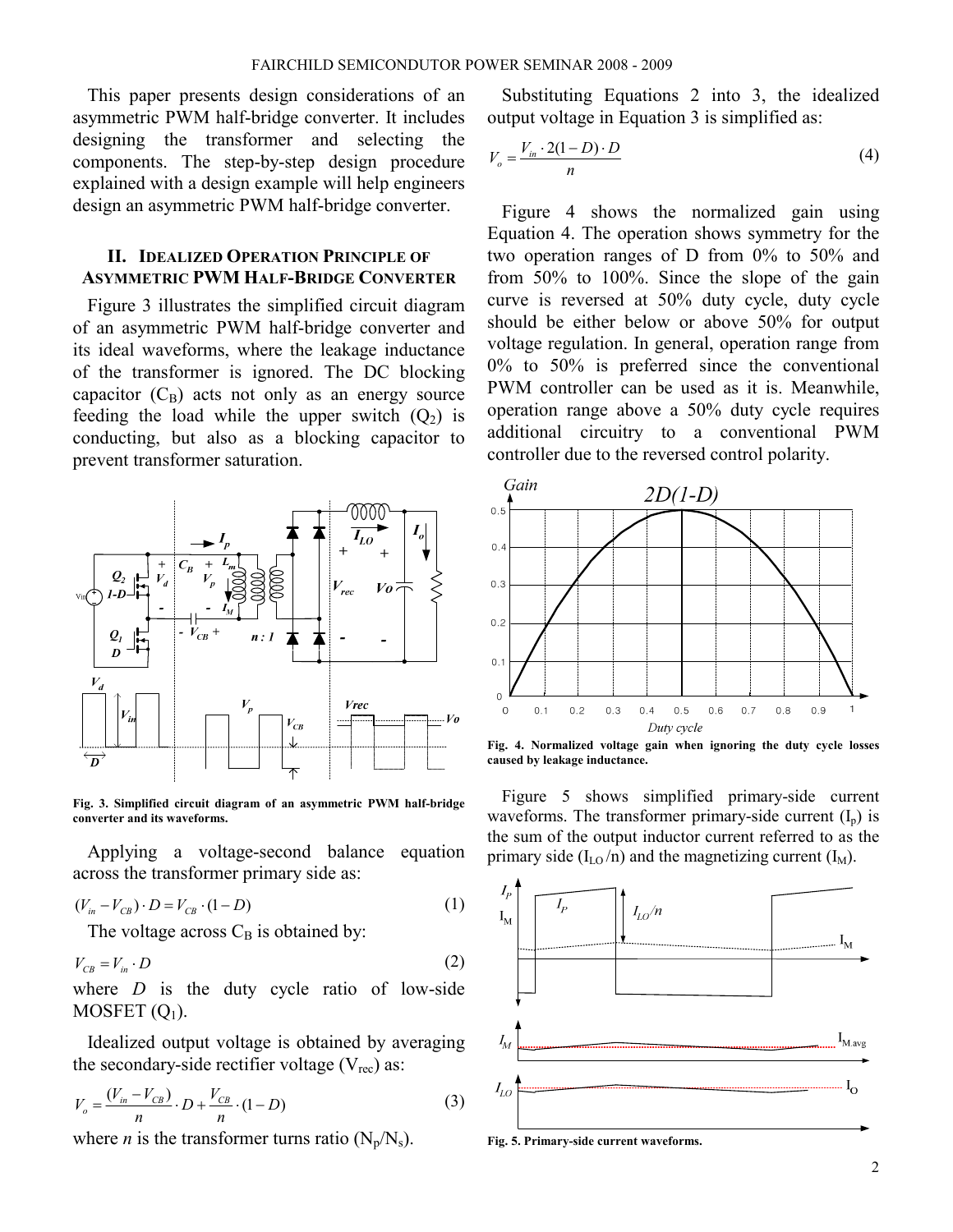In steady-state operation, the magnetizing current is automatically adjusted so that the average charging current of  $C_B$  over one cycle is zero. The mean value of the transformer magnetizing current,  $I_{\text{M-avg}}$ , is obtained from the condition for zero net current through the DC blocking capacitor  $(C_B)$ :

$$
(I_{M,avg} + \frac{I_o}{n})D = (-I_{M,avg} + \frac{I_o}{n})(1 - D)
$$
 (5)

$$
I_{M,avg} = (1 - 2D) \cdot \frac{I_o}{n}
$$
 (6)

where  $I_0$  is the output load current.

As observed, the mean value of the transformer magnetizing current is zero when duty cycles for the MOSFETs are even (50% and 50%). Meanwhile, the mean value of the magnetizing current increases as the duty cycle moves away from 50%, which should be the worst case for transformer design. In other words, minimum and maximum duty cycles are the worst cases for operation range below 50% duty cycle and above 50% duty cycle, respectively.

## III. STEADY-STATE ANALYSIS OF ACTUAL ASYMMETRIC PWM HALF-BRIDGE CONVERTER

Figure 6 shows the schematic of an asymmetric PWM half-bridge converter and Figure 7 shows its typical waveforms. In Figure 6,  $L_m$  and  $L_{lk}$  are the magnetizing inductance and effective leakage inductance in the transformer primary side, respectively, and  $C_B$  is the DC blocking capacitor whose voltage is almost constant during one switching cycle.



Fig. 6. Schematic of an asymmetric PWM half-bridge converter.



Fig. 7. Typical waveforms of an asymmetric PWM half-bridge converter.

In general, the asymmetric PWM half-bridge converter consists of three stages, as shown in Figure 6: a square wave generator, energy transfer network, and rectifier network.

- The square wave generator produces a square wave voltage  $(V_d)$  by driving switches Q1 and Q2 complementarily. In order words, the lower and upper MOSFETs duty cycles should be D and 1-D, respectively. A small dead time is usually introduced between the consecutive transitions.
- The energy transfer network consists of a DC blocking capacitor and transformer. The energy transfer network removes the DC offset of the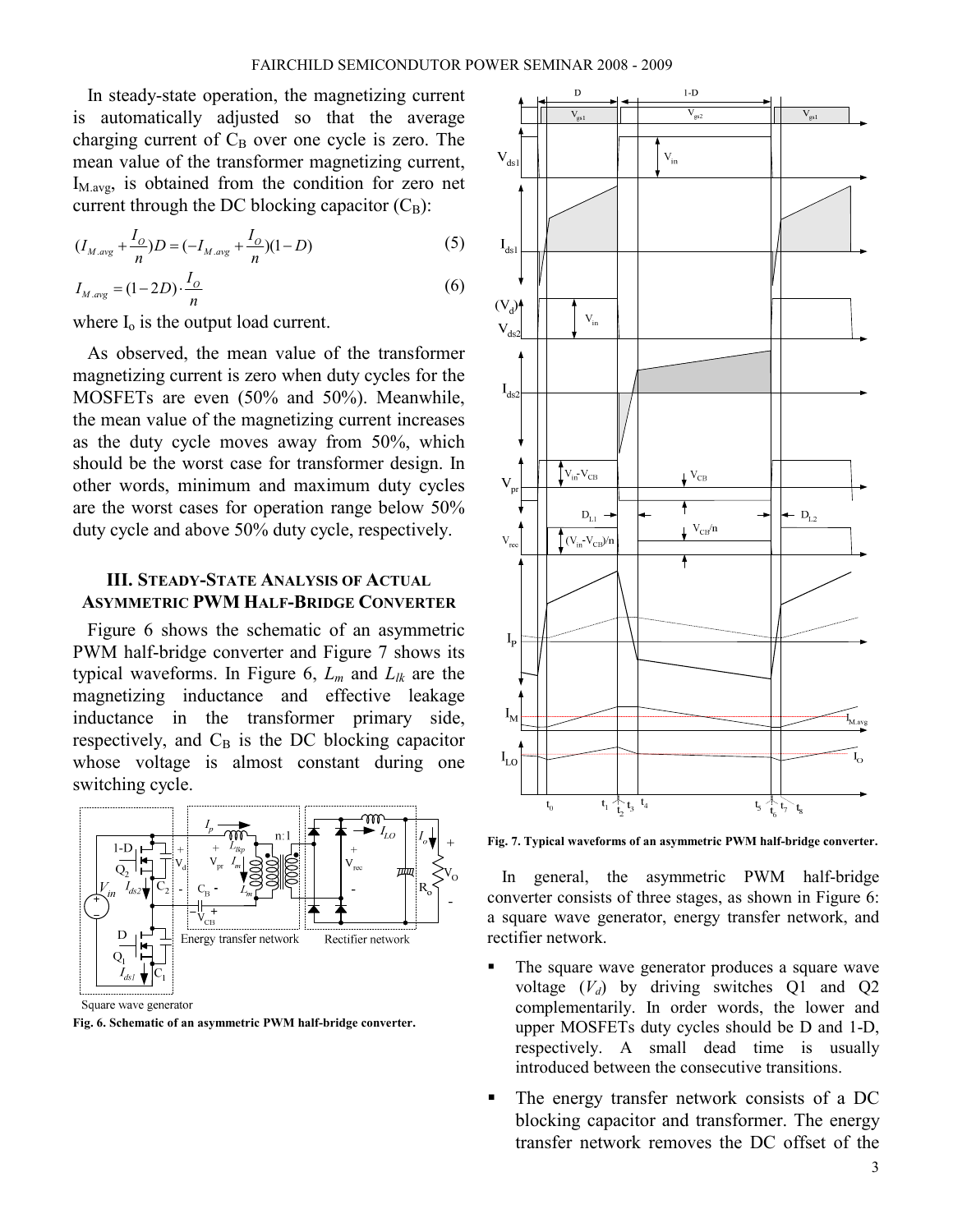square wave voltage  $(V_d)$  using the DC blocking capacitor  $(C_B)$ , then transfers the pure AC square wave voltage to the secondary side through the transformer. The transformer primary-side current,  $I_p$ , lags the voltage applied to the transformer primary side due to the leakage inductance, which allows the MOSFETs to be turned on with zero voltage. As seen in Figure 7, after one of the switches has been turned off,  $I_p$  charges (or discharges) the MOSFET output capacitances and eventually swings the switch voltages from one input rail to the other (from  $V_{in}$  to ground or from ground to  $V_{in}$ ). Then,  $I_p$  continues to flow through the antiparallel body diode. As long as the body diode conducts, the corresponding MOSFET can be turned on with zero voltage.

 The rectifier network produces a DC voltage by rectifying the AC voltage with rectifier diodes and a low-pass LC filter. The rectifier network can be implemented as a full-wave bridge or center-tapped configuration.

In steady-state analysis, the following assumptions are made:

- The dead time is negligible since it is very small compared to the switching cycle.
- The leakage inductance is much smaller than the magnetizing inductance.
- The DC blocking capacitor,  $C_{\text{B}}$  is large enough to neglect the voltage ripple across  $C_B$ .
- The output filter inductor operates in continuous conduction mode.
- All circuit elements are ideal and lossless.
- The duty cycle for lower MOSFET, D, is limited below 50%.
- $\blacksquare$  The capacitors  $C_1$  and  $C_2$  include not only the internal output capacitance of MOSFETs, but also the external parasitic capacitances.

# A. Operation Mode Analysis

The asymmetric half-bridge converter has eight operation modes during one switching cycle. The equivalent circuit of each mode is illustrated in Figure 8.

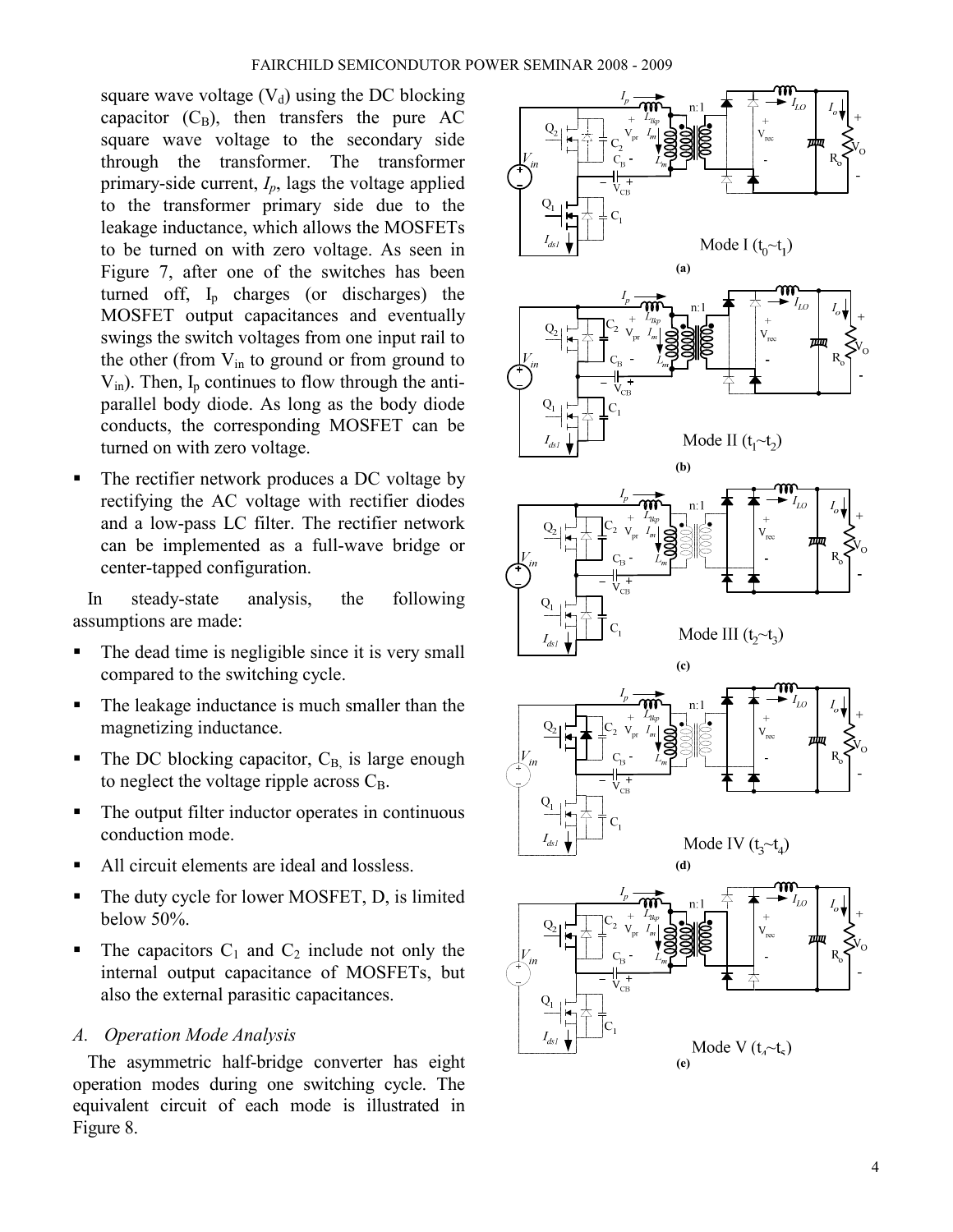

Fig. 8. Operation modes of an asymmetric PWM half-bridge converter.

**Mode I** ( $t_0 \sim t_1$ ): The lower switch (Q<sub>1</sub>) is conducting and a voltage of  $(V_{in} - V_{CB})$  is applied to the transformer primary side  $(V_{pr})$ . The transformer primary-side current  $(I_p)$  is the sum of the output inductor current referred to as the primary side  $(I<sub>LO</sub>/n)$  and the magnetizing current  $(I<sub>M</sub>)$ . This mode is similar to the power transferring mode of a conventional half-bridge converter.

**Mode II (t<sub>1</sub>~t<sub>2</sub>):** The lower switch  $(Q_1)$  is turned off at  $t_1$  and the primary side current,  $I_p$ , charges  $C_1$ and discharges  $C_2$ . This mode continues until the primary-side voltage drops to zero (until  $C_2$  is discharged to  $V_{CB}$ ) at t<sub>2</sub>. Since the secondary side is connected to the primary side,  $C_2$  is discharged using the energy stored in the leakage inductance and output inductor.

**Mode III (t<sub>2</sub>** $-t_3$ **):** At t<sub>2</sub>, the transformer primaryside and secondary-side voltages become zero and the secondary side is decoupled from the primary

side. Then, the output inductor current,  $I_{LO}$ , begins to freewheel in the secondary side through the rectifiers while  $C_2$  continues to be discharged. Since the secondary-side inductor  $(L_0)$  is disconnected from the primary side,  $C_2$  is discharged using the energy stored in the leakage inductance only. After  $C_2$  is fully discharged, the body diode of  $Q_2$  begins conducting before  $t_3$ .

**Mode IV** ( $t_3 \sim t_4$ ): The body diode of  $Q_2$  is conducting and the voltage across the switch  $Q_2$  is clamped at zero. By turning on  $Q_2$  while the body diode is conducting, zero voltage switching (ZVS) is achieved. During this mode, a voltage of  $-V_{CB}$  is applied across the leakage inductance and the primary-side current  $(I_p)$  decreases. This mode continues until  $I_p$ , plus the magnetizing current  $(I_M)$ , becomes  $-I<sub>LO</sub>/n$ . During this mode, the transformer secondary-side voltage remains zero, which causes duty cycle losses of as much as:

$$
D_{L1} = \frac{t_4 - t_3}{T_s} = \frac{2I_o L_{lk}}{T_s \cdot n \cdot V_{in} \cdot D}
$$
(7)

where  $T_s$  is the switching period.

**Mode V** ( $t_4$ ~ $t_5$ ): The upper switch ( $Q_2$ ) is conducting and  $-V_{CB}$  is applied to the transformer primary side  $(V_{pr})$ . The transformer primary-side current  $(I_p)$  is the sum of the output inductor current referred to as the primary side  $(-I<sub>LO</sub>/n)$  and the magnetizing current  $(I_M)$ . This mode is similar to the power transferring mode of a conventional halfbridge converter.

**Mode VI (t<sub>5</sub>~t<sub>6</sub>):** The upper switch  $(Q_2)$  is turned off at  $t_5$  and the primary-side current  $I_p$  charges  $C_2$ and discharges  $C_1$ . This mode continues until the primary-side voltage becomes zero (until  $C_1$  is discharged to  $V_{in}$ - $V_{CB}$ ) at  $t_6$ . Since the secondaryside inductor  $(L_0)$  is connected to the primary side,  $C_1$  is discharged using the energy stored in the leakage inductance and output inductor.

**Mode VII (** $t_6$  $\sim$  $t_7$ ): At  $t_6$ , the transformer primaryside and secondary-side voltages become zero and the secondary side is decoupled from the primary side. Then, the output inductor current,  $I_{LO}$ , begins to freewheel in the secondary side and  $C_1$  continues to be discharged. Since the secondary side is disconnected from the primary side,  $C_1$  is discharged using the energy stored in the leakage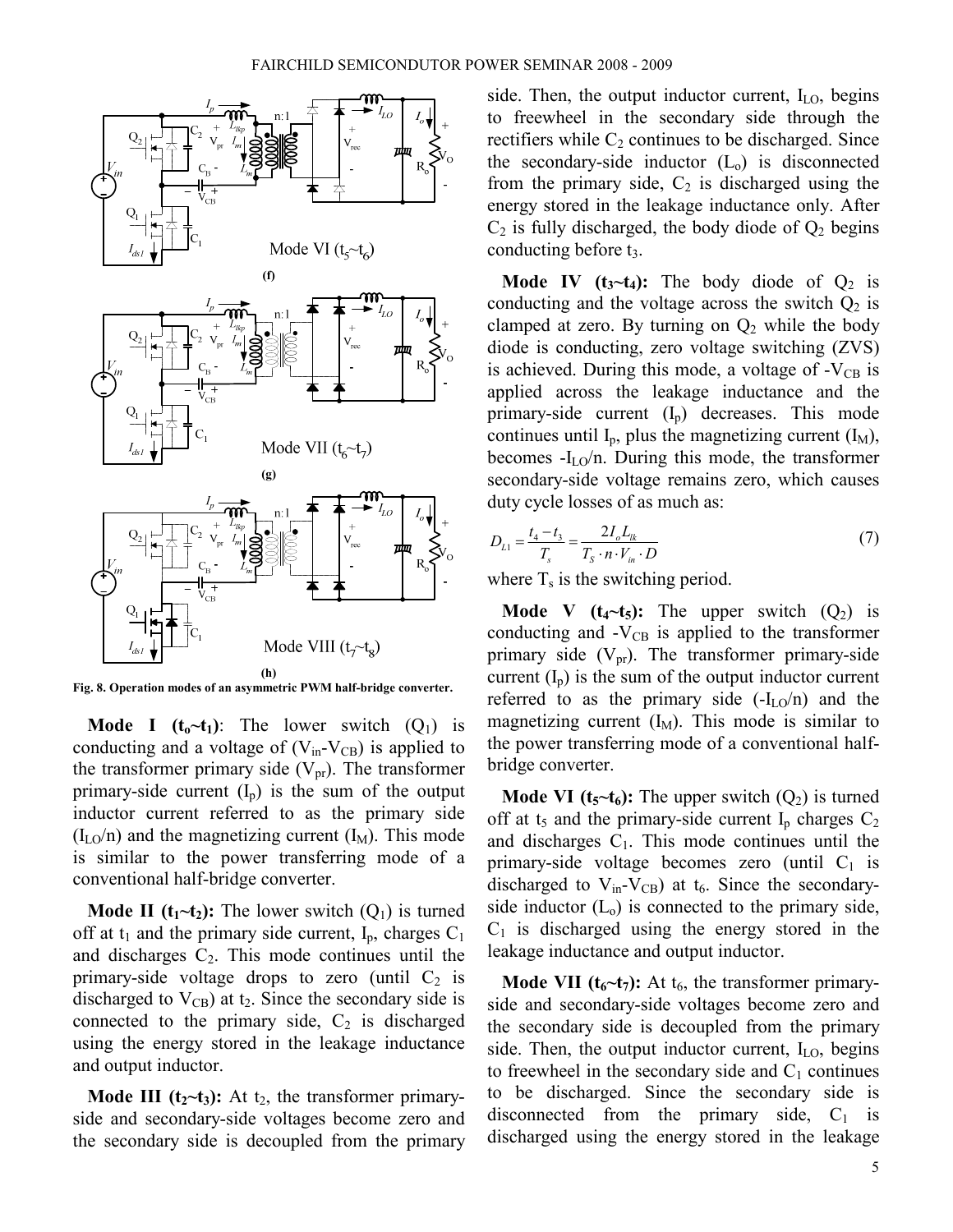inductance only. After  $C_1$  is fully discharged, the body diode of  $Q_1$  begins conducting before  $t_7$ .

**Mode VIII (t<sub>7</sub>** $-t_8$ **):** The body diode of  $Q_1$  is conducting and the voltage across the switch  $Q_1$  is clamped at zero voltage. By turning on  $Q_1$  while the body diode is conducting, zero voltage switching (ZVS) is achieved. During this mode, a voltage of  $(V_{in} - V_{CB})$  is applied across the leakage inductance and the primary side current  $(I_n)$  increases. This mode continues until  $I_p$  minus the magnetizing current becomes  $I_{LO}$  /n. During this mode, the transformer secondary side voltage remains zero, which causes duty cycle losses of as much as

$$
D_{L2} = \frac{t_8 - t_7}{T_s} = \frac{2I_o L_{lk}}{T_s \cdot n \cdot V_{in} \cdot (1 - D)}
$$
(8)

## B. Zero-Voltage Switching Condition

As discussed in the explanation of operation mode, after  $Q_1$  is turned off at  $t_1$ ,  $C_2$  is discharged from  $V_{in}$ to  $V_{CB}$  by the energy stored in the leakage inductance and output inductor. Then  $C_2$  is fully discharged by the energy stored in the leakage inductance only. Therefore, the ZVS condition for switch  $Q_2$  is given as:

# $L_{lk}[I_p(t_2)]^2 > (C_1 + C_2)[DV_{ln}]^2$  (9)<sub>0</sub>

where  $L_{lk}$  is the effective leakage inductance in the transformer primary side and  $I_p(t_2)$  is the primary side current at  $t_2$ , given as:

$$
I_p(t_2) = \frac{I_o}{n} + I_{M,avg} + \frac{V_m(1 - D)DT_S}{2L_m}
$$
\n(10)

After  $Q_2$  is turned off at  $t_5$ ,  $C_1$  is discharged from  $V_{\text{IN}}$  to  $V_{\text{IN}}$ - $V_{\text{CB}}$  by the energy stored in the leakage inductance and output inductor. Then  $C_1$  is fully discharged by the energy stored in the leakage inductance only. Therefore, the ZVS condition for switch  $Q_1$  is given as:

$$
L_{ik}[I_p(t_6)]^2 > (C_1 + C_2)[(1 - D)V_{in}]^2
$$
\n(11)

where  $I_p(t_6)$  is the primary-side current at  $t_6$ , given as:

$$
I_p(t_6) = -\frac{I_o}{n} + I_{M,avg} - \frac{V_m(1 - D)DT_s}{2L_m}
$$
 (12)

Since  $I_p(t_2)$  is always larger than  $|I_p(t_6)|$  and  $DV_{in}$  is always smaller than  $(1-D)V_{in}$  for duty cycles smaller than 50%, the ZVS condition of Equation 9 is satisfied more easily than that of Equation 11. Thus, the condition given by Equation 11 should be satisfied to achieve ZVS for both MOSFETs. It is required to increase the leakage inductance  $(L_{lk})$  or increase the value of  $|I_n(t_6)|$  to guarantee ZVS for both switches over wide load range. Too large a leakage inductance increases the voltage overshoot and ringing in the rectifier diodes, which results in using higher voltage rated rectifiers and power dissipation in the snubber circuit to clamp the voltage overshoot. Another way to guarantee ZVS over a wide load range is to increase the value of  $|I_{p}(t_{6})|$  by reducing the magnetizing inductance. Even though this method increases conduction losses on the primary side, it is more effective than increasing the leakage inductance for high input voltage applications where the conduction losses in the primary side are negligible.



Fig. 9. Detailed waveforms during the switching transient.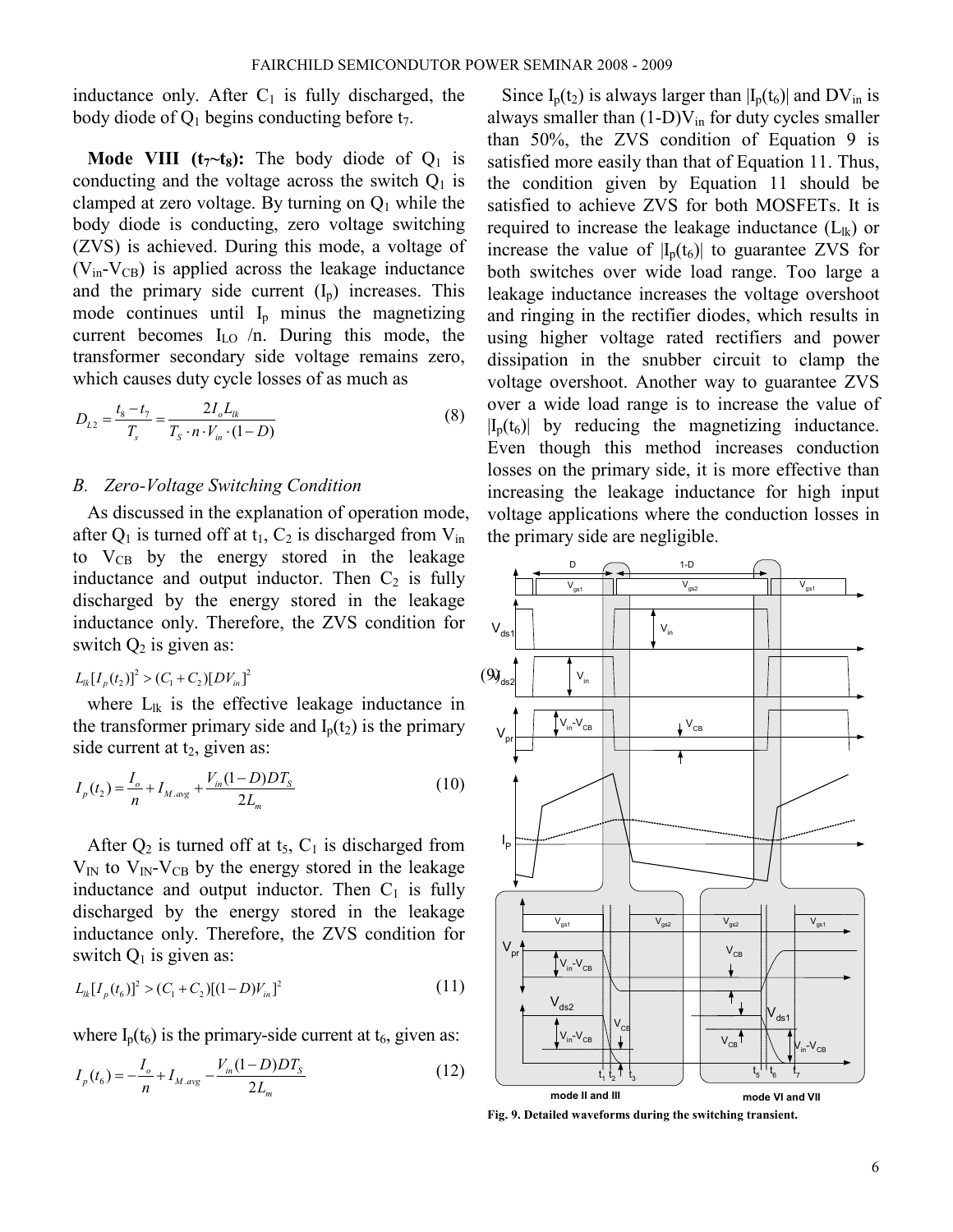# C. DC Characteristics Considering Duty Cycle Losses

In the input to output voltage relationship of Equation 4, the duty cycle losses caused by leakage inductance is ignored. In practical design, however, duty cycle losses take a considerable amount of the switching cycle and should be considered to obtain the correct output voltage equation. As observed in Figure 7, duty cycle losses take place not only during the  $Q_1$  conduction period  $(D_{L1})$ , but also during the  $Q_2$  conduction period ( $D_{L2}$ ). Considering the duty cycle losses from Equations 7 and 8, the output voltage of Equation 4 is modified as:

$$
V_o = \frac{(V_{in} - V_{CB})}{n} \cdot (D - D_{L2}) + \frac{V_{CB}}{n} \cdot (1 - D - D_{L1})
$$
(13)

Substituting Equations 2, 7, and 8 into 13, the output voltage in Equation 13 is simplified as:

$$
V_o = \frac{2V_{in}}{n} \cdot D(1-D) - \left(\frac{2}{n}\right)^2 \frac{I_o L_{lk}}{T_S}
$$
 (14)

As observed in Equation 14, duty cycle losses increase as the leakage inductance increases. Even though large leakage inductance increases ZVS load range and alleviates the reverse-recovery problem by reducing di/dt, it results in reduced transformer turns ratio, which causes more voltage stress on the rectifier diodes and increased conduction losses due to duty cycle losses. Considering the overall efficiency, leakage inductance resulting in 5~10% duty cycle losses  $(D_{L1}+D_{L2})$  is proper.

## IV. DESIGN PROCEDURE

In this section, a design procedure is presented using the schematic of Figure 10 as a reference. A center tapped transformer is used in the rectifier stage and the input voltage is assumed to be supplied from power factor correction (PFC) preregulator. A DC-DC converter with a 192W/24V output has been selected as a design example. As a major device, FSFA-series Fairchild Power Switch  $(FPS^{TM})$  is employed, which is an integrated Pulse<br>Width Modulation (PWM) controller and Width Modulation (PWM) controller and MOSFETs specifically designed for Zero Voltage Switching (ZVS) half-bridge converters with minimal external components. Compared with a discrete MOSFET and PWM controller solution, the FSFA-series can reduce total cost, component count, size, and weight, while simultaneously increasing efficiency, productivity, and system reliability.

The design specifications are as follows:

- Nominal Input Voltage:  $400V_{DC}$  (output of PFC stage)
- $\blacksquare$  Output: 24V/8A (192W)
- Hold-up Time Requirement: 20ms (50Hz Line Frequency)
- DC Link Capacitor of PFC Output: 330uF
- Switching Frequency: 100kHz
- Maximum Duty Cycle of PWM Controller: 50%



Fig. 10. Reference circuit of an asymmetric PWM half-bridge converter for the design example.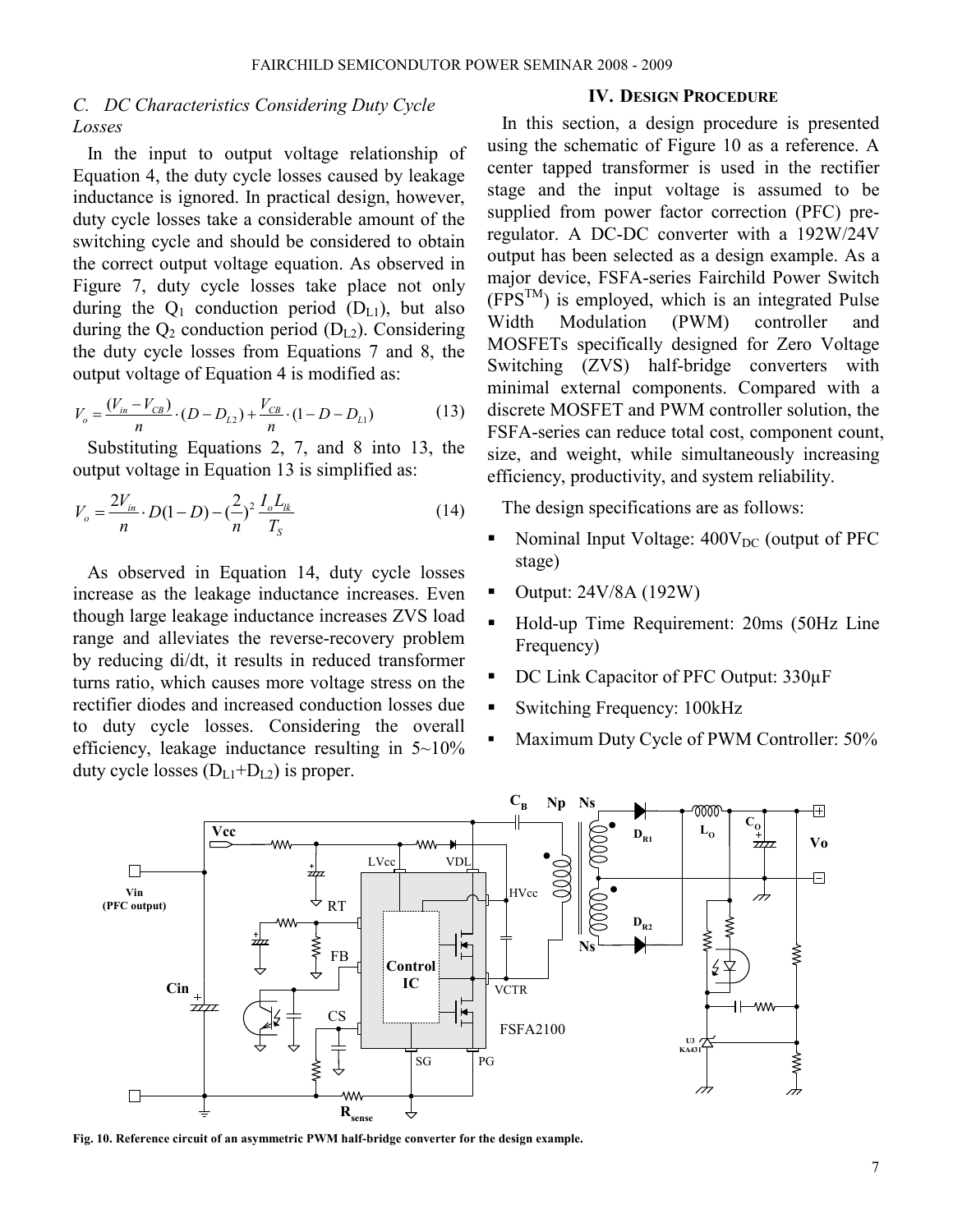## [STEP-1] Define the System Specifications

The following specification should be defined.

**Estimated Efficiency**  $(E_{\text{ff}})$ : The power conversion efficiency must be estimated to calculate the maximum input power with a given maximum output power. If no reference data is available, use  $E_{\text{ff}} = 0.88 \sim 0.92$  for low-voltage output applications and  $E_{\text{ff}}$  = 0.92~0.96 for high-voltage output applications. With the estimated efficiency, the maximum input power is:

$$
P_{\scriptscriptstyle in} = \frac{P_{\scriptscriptstyle o}}{E_{\scriptscriptstyle f}} \tag{15}
$$

**Input Voltage Range** ( $V_{\text{in}}^{\text{min}}$  and  $V_{\text{in}}^{\text{max}}$ ): The maximum input voltage would be the nominal PFC output voltage:

$$
V_{in}^{\text{max}} = V_{O.PFC} \tag{16}
$$

Though the input voltage is regulated as a constant by the PFC pre-regulator, it drops during the hold-up time. The minimum input voltage, considering the hold-up time requirement, is given as:

$$
V_{in}^{\min} = \sqrt{V_{O.PFC}^2 - \frac{2P_{in}T_{HU}}{C_{in}}}
$$
 (17)

where  $V_{OPFC}$  is the nominal PFC output voltage,  $T_{\text{HU}}$  is the hold-up time, and  $C_{\text{in}}$  is the DC link bulk capacitor on the input side.

(Design Example) Assuming the efficiency is 92%,  
\n
$$
P_{in} = \frac{P_o}{E_f} = \frac{192}{0.92} = 209W
$$
\n
$$
V_{in}^{\text{max}} = V_{O.PFC} = 400V
$$
\n
$$
V_{in}^{\text{min}} = \sqrt{V_{O.PFC}^2 - \frac{2P_{in}T_{HU}}{C_{in}}} = \sqrt{400^2 - \frac{2 \cdot 209 \cdot 20 \times 10^{-3}}{330 \times 10^{-6}}} = 367V
$$

# [STEP-2] Determine the Transformer Turns Ratio ( $n=N_p/N_s$ )

As observed in Equation 14, leakage inductance of the transformer results in duty cycle losses and affects the input to output voltage ratio. Considering the forward voltage drop in the rectifier diode, Equation 14 is modified as:

$$
V_o + V_F = V_{in} D(1 - D) \frac{2}{n} - \left(\frac{2}{n}\right)^2 \frac{I_o L_{LK}}{T_S}
$$
 (18)

where  $V_F$  is the secondary-side rectifier diode voltage drop.

There are three design parameters in Equation 18: duty cycle (D), transformer turns ratio (n), and leakage inductance. It is necessary to determine the leakage inductance prior to the transformer turns ratio and duty cycle. Rather than choosing the leakage inductance arbitrarily, it is reasonable to determine the leakage inductance by considering the duty cycle losses. The duty cycle losses are approximately:

$$
D_{Loss} = D_{L1} + D_{L2} \approx \frac{16 \cdot P_{in} \cdot L_{lk}}{(V_{in}^{\text{max}})^2 \cdot T_S}
$$
 (19)

It is typical to set the duty cycle losses as  $5 \sim 10\%$ of the switching cycle. Once the leakage inductance is determined, the transformer turns ratio is calculated by solving Equation 18 for  $n$  with a given D as:

$$
n = \frac{V_{in}D(1-D) + \sqrt{(V_{in} \cdot D \cdot (1-D))^{2} - 4(V_{o} + V_{F})I_{o}L_{lk}f_{s}}}{(V_{o} + V_{F})}
$$
(20)

When calculating the transformer turns ratio with minimum input voltage and maximum duty cycle condition, there should be some margin on the maximum duty cycle of the PWM controller to guarantee output voltage regulation.

(Design Example) By choosing duty cycle losses as 9% of the switching cycle, the leakage inductance is obtained as:

$$
L_{lk} = \frac{D_{Loss} \cdot (V_{in}^{\text{max}})^2 \cdot T_S}{16 \cdot P_{in}}
$$
  
= 
$$
\frac{0.09 \cdot 400^2 \cdot 10 \times 10^{-6}}{16 \cdot 209} = 43 \,\mu H
$$

Considering 5% margin on the maximum duty cycle of the PWM controller (50±3%), the worst-case maximum duty cycle to calculate the transformer turns ratio is chosen as 42%. Assuming the forward voltage drop of the rectifier is 1.2V, the turns ratio is given as: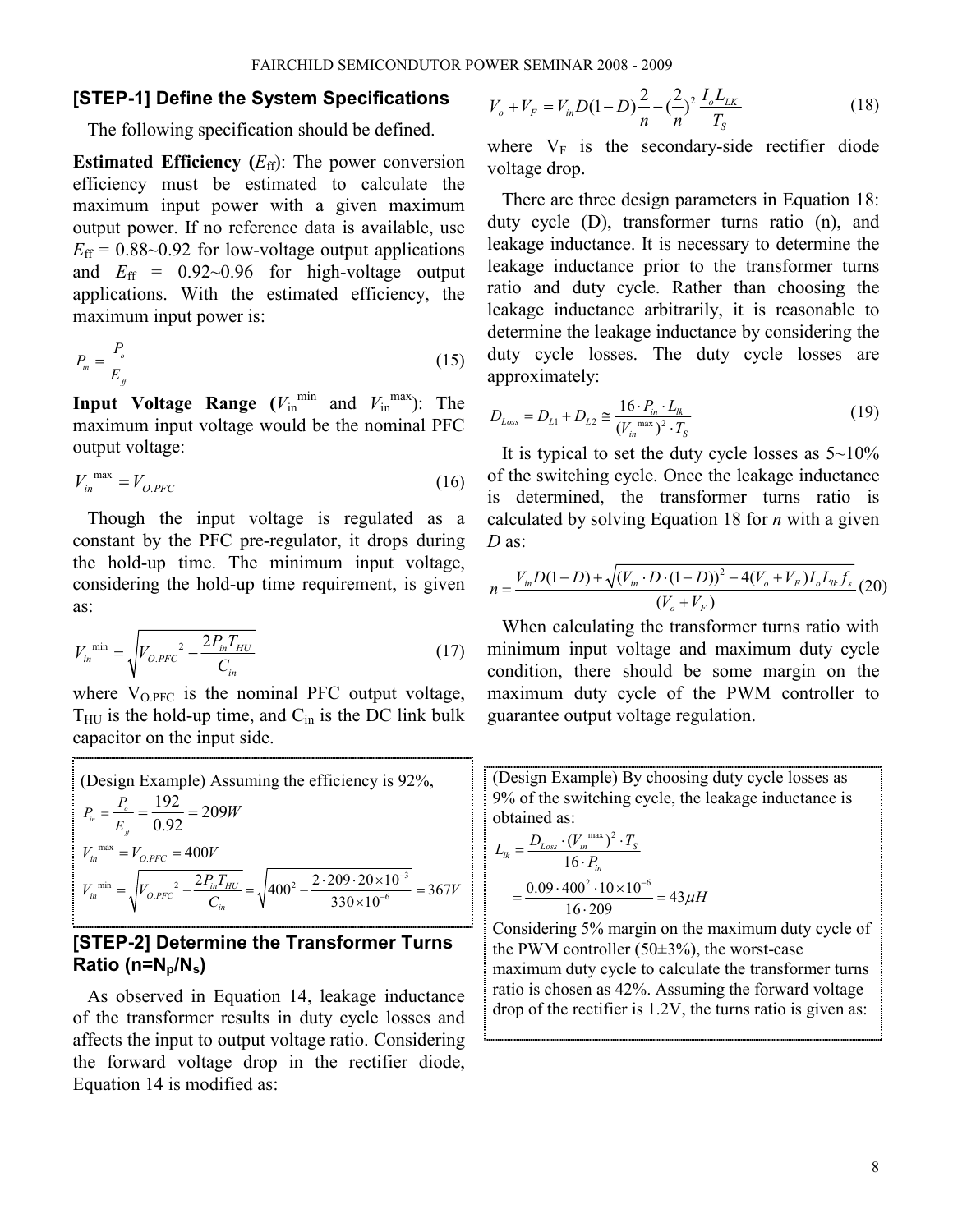(Design Example — Continued)  
\n
$$
n = \frac{V_{in}^{\min} D_{max} \cdot (1 - D_{max})}{(V_o + V_F)}
$$
\n
$$
+ \frac{\sqrt{(V_{in}^{\min} \cdot D_{max} \cdot (1 - D_{max}))^2 - 4(V_o + V_F) I_o L_k f_s}}{(V_o + V_F)}
$$
\n
$$
= \frac{367 \cdot 0.42 \cdot (1 - 0.42)}{(24 + 1.2)}
$$
\n
$$
+ \frac{\sqrt{(367 \cdot 0.42 \cdot (1 - 0.42))^2 - 4(24 + 1.2) \cdot 8 \cdot 43 \times 10^{-6} \cdot 100 \times 10^3}}{(V_o + V_F)}
$$
\n= 6.2

# [STEP-3] Calculate the Nominal Duty Cycle for Maximum Input Voltage and Full-Load Condition

Since the turns ratio is determined in STEP-2, the nominal duty cycle for maximum input voltage and full load condition is obtained by solving:

$$
V_o + V_F = V_{in}^{\text{max}} \cdot D_{nom} (1 - D_{nom}) \left(\frac{2}{n}\right) - \left(\frac{2}{n}\right)^2 \frac{I_o L_{lk}}{T_S}
$$
 (21)

The nominal duty cycle is given as:

$$
D_{nom} = \frac{1 - \sqrt{1 - 4[\frac{n(V_o + V_F)}{2V_{im} \text{max}} + \frac{2I_o L_{lk}}{nV_{im} \text{max} T_S}]} \qquad (22)
$$
  
\n(Design Example)  
\n
$$
D_{nom} = \frac{1 - \sqrt{1 - 4[\frac{n(V_o + V_F)}{2V_{im} \text{max}} + \frac{2I_o L_{lk}}{nV_{im} \text{max} T_S}]} \qquad D_{nom} = \frac{1 - \sqrt{1 - 4[\frac{6.2 \cdot 25.2}{2 \cdot 400} + \frac{2 \cdot 8 \cdot 43 \times 10^{-6}}{6.2 \cdot 400 \cdot 10 \times 10^{-6}}]} \qquad 2
$$
  
\n= 
$$
\frac{1 - \sqrt{1 - 4[\frac{6.2 \cdot 25.2}{2 \cdot 400} + \frac{2 \cdot 8 \cdot 43 \times 10^{-6}}{6.2 \cdot 400 \cdot 10 \times 10^{-6}}]} = 0.34
$$

# [STEP-4] Output Inductor Design

2

The current ripple of the output filter inductor is given as:

$$
\Delta I_L = \frac{\left(\frac{V_{in}(1-D)}{n} - V_o - V_F\right)}{L_o} \times [DT_S - \frac{2I_oL_k}{n \cdot V_{in}(1-D)}]
$$
(23)

where  $L_0$  is the output inductor.

It is typical to set the ripple as  $10~20\%$  of the rated output current.

(Design Example) By choosing the current ripple of the output inductor as 20% of the rated output current, the output inductance is given from Equation 23 as:

$$
L_o = \frac{\left(\frac{V_m(1-D)}{n} - V_o - V_F\right)}{\Delta L} \times [DT_s - \frac{2I_oL_w}{n \cdot V_m(1-D)}]
$$
  
= 
$$
\frac{\left(\frac{400 \cdot (1-0.34)}{6.2} - 25.2\right)}{8 \times 0.2} \times [0.34 \cdot 10 \times 10^{-6} - \frac{2 \cdot 8 \cdot 43 \times 10^{-6}}{6.2 \cdot 400 \cdot (1-0.34)}] = 32.3 \mu H
$$

The output inductor is smaller than the forward converter with the same current ripple and output power.

# [STEP-5] Determine the Magnetizing Inductance

As observed in Equations 10 and 12, the magnetizing inductance value is closely related to the ZVS condition, since it determines the peak current level during the switching transition. Of the two ZVS conditions in Equations 9 and 11, Equations 11 is the worst case for operation with a duty cycle below 50%. Thus, The ZVS condition for both MOSFETs is given as:

$$
L_{lk} \left[ \frac{I_o}{n} - I_{M,\text{avg}} + \frac{V_{in}(1-D)DT_S}{2L_m} \right]^2
$$
  
>  $(C_1 + C_2) \cdot [(1-D)V_{in}]^2$  (24)

where  $C_1$  and  $C_2$  are the effective output capacitances (parasitic and external capacitance) for  $Q_1$  and  $Q_2$ , respectively.

(Design Example)

Here, it is designed to guarantee ZVS from full load to 20% load. First, the duty cycle for 20% load condition is obtained as:

$$
D_{@20\%} = \frac{1 - \sqrt{1 - 4\left[\frac{n(V_o + V_F)}{2V_{in}^{\text{max}}} + \frac{2I_o L_{lk}}{nV_{in}^{\text{max}}T_S}\right]}}{2}
$$
  
= 
$$
\frac{1 - \sqrt{1 - 4\left[\frac{6.2 \cdot 25.2}{2 \cdot 400} + \frac{2 \cdot (8 \times 0.2) \cdot 43 \times 10^{-6}}{6.2 \cdot 400 \cdot 10 \times 10^{-6}}\right]}}{2} = 0.28
$$

With the duty cycle at 20% load condition, the maximum magnetizing inductance value to guarantee ZVS is obtained by solving (24) for  $L_m$  as: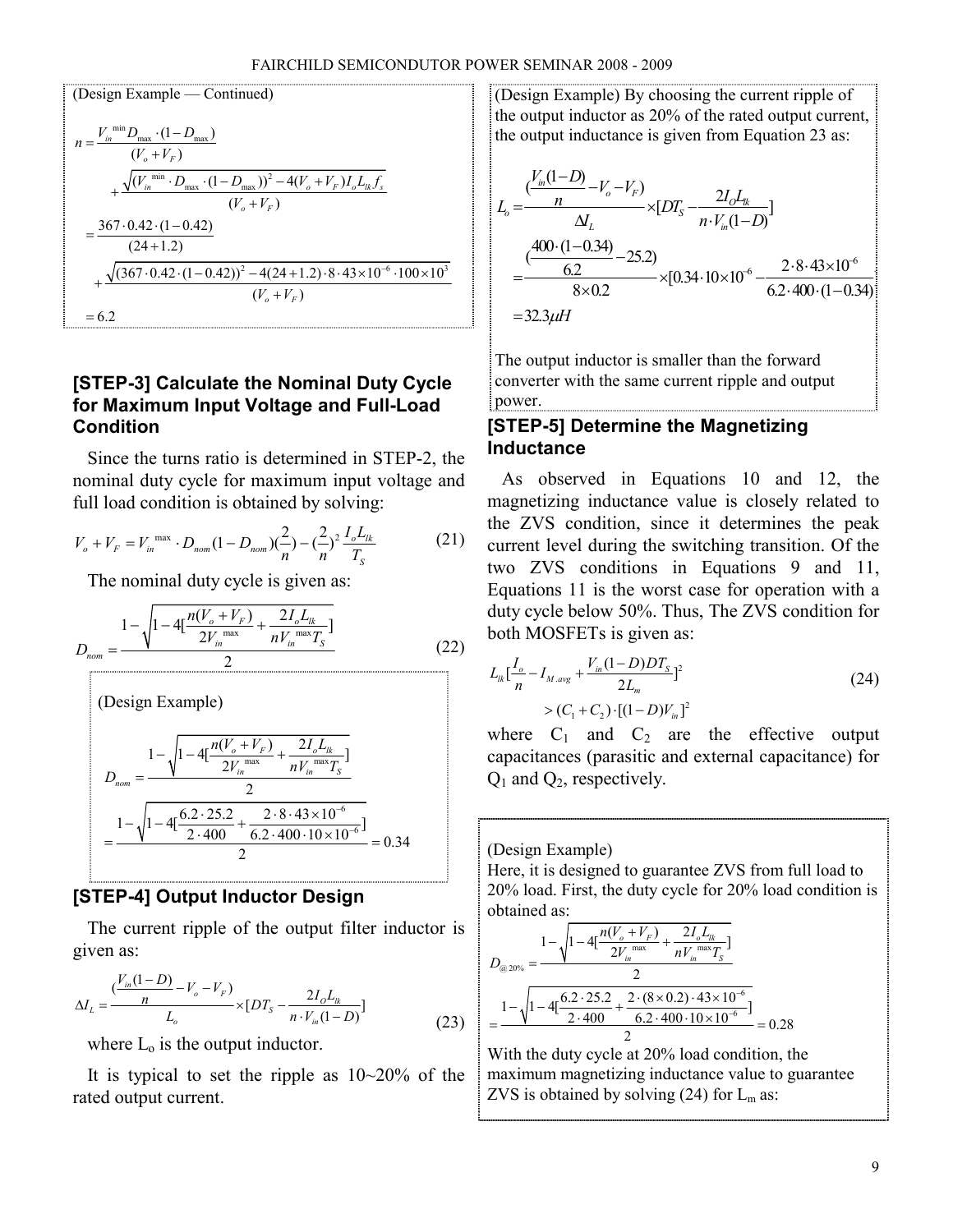$$
L_m < \frac{V_{in}^{\text{max}}(1 - D)DT_s}{2[\sqrt{\frac{2C_{os}}{L_{ik}}}(1 - D)V_{in} - \frac{I_o}{n}2D]}
$$
  
= 
$$
\frac{400 \cdot (1 - 0.28) \cdot 0.28 \cdot 10 \times 10^{-6}}{2[\sqrt{\frac{2 \cdot 150 \times 10^{-12}}{43 \times 10^{-6}}}(1 - 0.28) \cdot 400 - \frac{8 \times 0.2}{6.2} \cdot 2 \cdot 0.28]}
$$
  
= 654 $\mu$ H

The magnetizing inductance is determined as 630µH.

## [STEP-6] Design the Transformer

The peak magnetizing current is given as:

$$
I_{M.pk} = \frac{V_{in}^{\text{max}} D(1 - D)T_S}{2L_m} + \frac{I_o}{n} (1 - 2D) \tag{25}
$$

During transient or startup, the duty cycle can be almost zero. Thus, the magnetizing current should be calculated for the worst case of zero duty cycle. The minimum turns for the transformer primary side is given as:

$$
N_p^{\min} = \frac{L_m I_{M.pk}}{A_e B_{\max}}\tag{26}
$$

where  $A_e$  is the core cross-sectional area in mm<sup>2</sup> and  $B_{max}$  is the maximum flux density in Tesla.

Then, choose the proper number of turns for the secondary side that results in primary side turns larger than  $N_p^{\min}$  as:

$$
N_p = n \cdot N_s > N_p^{\min} \tag{27}
$$

The wire diameter should be chosen based on the current density. The current density is typically  $5A/mm<sup>2</sup>$  when the wire is long ( $>1m$ ). When the wire is short with a small number of turns, a current density of  $6-10$  A/mm<sup>2</sup> is also acceptable. Avoid using wire with a diameter larger than 0.4 mm to avoid skin-effect losses as well as to make winding easier. For a high-current output, it is better to use parallel windings with multiple strands of thinner wire to minimize the skin effect.

Figure 11 shows the primary-side current waveforms. The rms value of the primary side current is approximately given as:

$$
I_p^{rms} = \sqrt{\frac{(I_{P0}^2 + I_{P0}I_{P3} + I_{P3}^2)}{3}D + \frac{(I_{P4}^2 + I_{P4}I_{P7} + I_{P7}^2)}{3}(1 - D)}
$$
(28)

$$
I_{p_0} = \frac{I_o}{n} + I_{M,\text{avg}} - \frac{V_{in}(1 - D)DT_S}{2L_m} \tag{29}
$$

$$
I_{P3} = \frac{I_o}{n} + I_{M,avg} + \frac{V_{in}(1 - D)DT_S}{2L_m}
$$
\n(30)

$$
I_{P4} = -\frac{I_o}{n} + I_{M,\text{avg}} + \frac{V_{in}(1 - D)DT_S}{2L_m} \tag{31}
$$

$$
I_{P7} = -\frac{I_o}{n} + I_{M,avg} - \frac{V_{in}(1 - D)DT_S}{2L_m}
$$
 (32)



#### Fig. 11. Primary-side current waveforms.

The rms current for secondary windings are uneven for duty cycles smaller than 50%. The current in the winding for diode  $D_{F1}$  in normal operation is:

$$
I_{DF1}^{rms} \cong I_o \sqrt{D} \tag{33}
$$

Meanwhile, the current in winding for  $D_{F2}$  diode in normal operation is:

$$
I_{DF2}^{rms} \cong I_o \sqrt{(1 - D)}
$$
(34)  
(Design Example) For worst case zero duty cycle  
(D=0), the maximum magnetizing current is:  

$$
I_{M.pk} = \frac{V_{in}}{2L_m} \frac{D(1 - D)T_s}{n} + \frac{I_o}{n} (1 - 2D)
$$

$$
= \frac{8}{6.2} (1 - 2 \cdot 0) = 1.29 A
$$

Since the primary-side current equals the magnetizing current plus the output current referred to the primary, magnetizing current can reach the pulse-by-pulse current limit level given by PWM controller during transient. There should be enough margin in transformer design, however,  $B_{\text{max}}=0.15T$  is used to guarantee non-saturation of the transformer during transient (EER3542,  $A_e = 109$ mm<sup>2</sup>). The maximum flux density in the worst case scenario will be checked in STEP-8 after current limit level is determined. The minimum number of turns for the primary winding is given as:

$$
N_p^{\text{min}} = \frac{L_m I_{M,pk}}{A_e B_{\text{max}}} = \frac{630 \times 10^{-6} \cdot 1.29}{109 \times 10^{-6} \cdot 0.15} = 49.7 \text{turns}
$$

The primary and secondary-side turns are determined as 50 turns and 8 turns, respectively.

The rms value of the primary-side current is given by: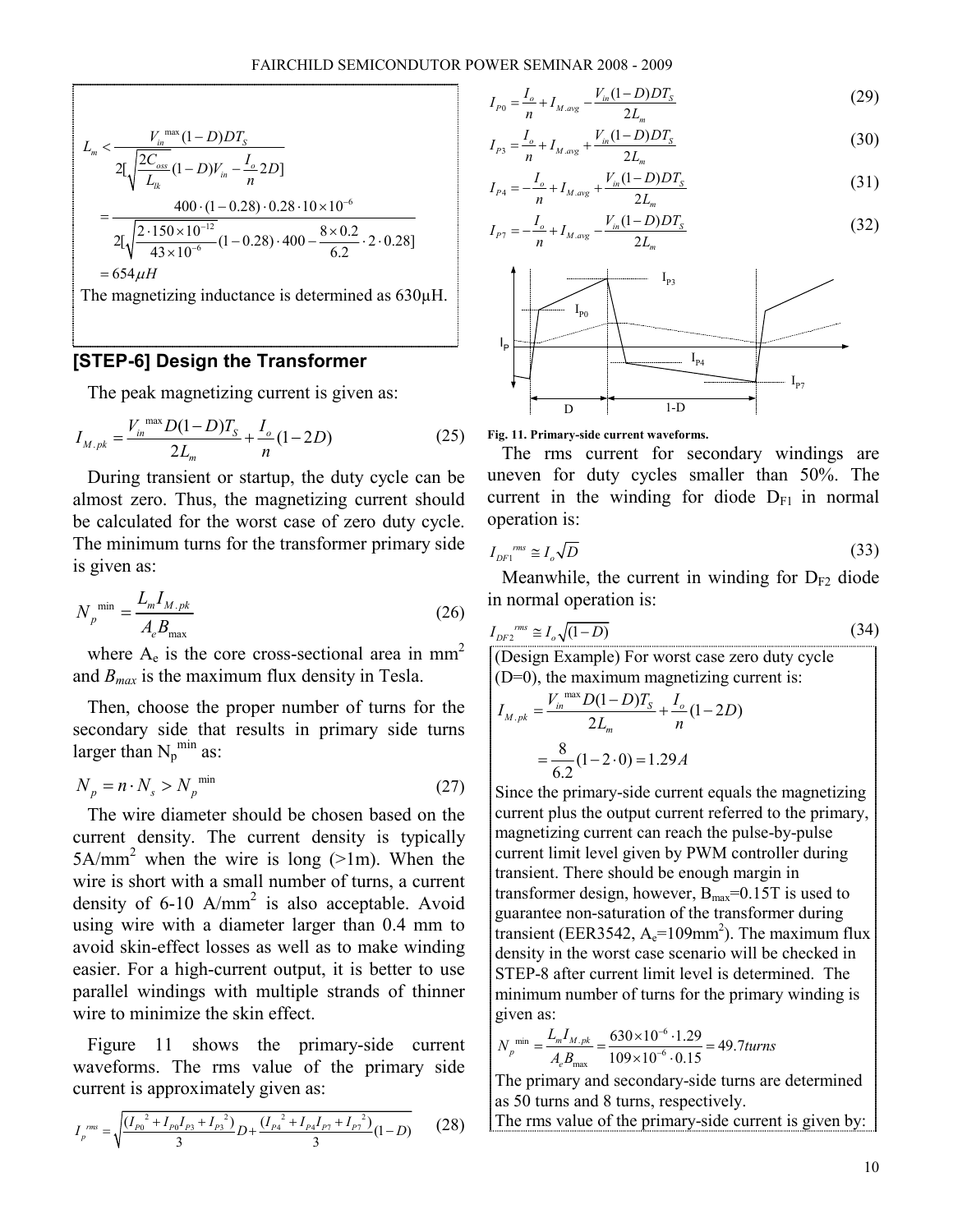$$
I_{p_0} = \frac{8}{6.2} + 0.41 - \frac{400 \cdot (1 - 0.34) \cdot 0.34 \cdot 10 \times 10^{-6}}{2 \cdot 630 \times 10^{-6}} = 0.99A
$$
  
\n
$$
I_{p_3} = \frac{8}{6.2} + 0.41 + \frac{400 \cdot (1 - 0.34) \cdot 0.34 \cdot 10 \times 10^{-6}}{2 \cdot 630 \times 10^{-6}} = 2.42A
$$
  
\n
$$
I_{p_4} = -\frac{8}{6.2} + 0.41 + \frac{400 \cdot (1 - 0.34) \cdot 0.34 \cdot 10 \times 10^{-6}}{2 \cdot 630 \times 10^{-6}} = -0.17A
$$
  
\n
$$
I_{p_7} = -\frac{8}{6.2} + 0.41 - \frac{400 \cdot (1 - 0.34) \cdot 0.34 \cdot 10 \times 10^{-6}}{2 \cdot 630 \times 10^{-6}} = -1.59A
$$
  
\n
$$
I_p^{rms} = 1.29A
$$

The current in the winding for  $D_{F1}$  diode in normal operation is

$$
I_{DF1}^{rms} \cong I_o \sqrt{D} = 8 \cdot \sqrt{0.34} = 4.7 A
$$

Meanwhile, the current in the winding for  $D_{F2}$  diode in normal operation is:

$$
I_{DF2}^{rms} \approx I_o \sqrt{(1-D)} = 8 \cdot \sqrt{(1-0.34)} = 6.5A
$$

For the primary winding,  $0.12\varphi \times 30$  (Litz wire) is selected and the current density is  $3.8$ A/mm<sup>2</sup>. In the case of the secondary winding,  $0.1\phi \times 100$  (Litz wire) is selected and the current densities are  $5.9A/mm<sup>2</sup>$  and 8.2A/mm2 for  $D_{F1}$  and  $D_{F2}$ , respectively.

# [STEP-7] DC Blocking Capacitor Selection

Even though it has been assumed that the DC blocking capacitor CB is large enough to neglect the voltage ripple across CB, too large a capacitor results in slow dynamic response. Thus, it is typical to select the capacitor so that the ripple is  $5 \sim 10\%$  of the input voltage. The voltage ripple of DC blocking capacitor is given as:

$$
\Delta V_{CB} \cong \frac{1}{C_B} \int_{0}^{D T_S} i_p dt = \frac{1}{C_B} \left[ \frac{I_o}{n} + \frac{I_o}{n} (1 - 2D) \right]
$$
(35)

(Design Example)

To set the voltage ripple below 30V, the minimum DC blocking capacitor value is obtained from

$$
\frac{1}{C_B} \int_{0}^{D T_S} i_p dt = \frac{1}{C_B} \Big[ \frac{I_o}{n} + \frac{I_o}{n} (1 - 2D_{nom}) \Big] < 30V
$$
  

$$
C_B > \frac{1}{30V} \Big[ \frac{I_o}{n} + \frac{I_o}{n} (1 - 2D_{nom}) \Big] D_{nom} T_S
$$
  

$$
C_B > \frac{1}{30V} \Big[ \frac{8}{6.2} + \frac{8}{6.2} (1 - 2 \cdot 0.34) \Big] \cdot 0.34 \cdot 10 \times 10^{-6} = 193nF
$$

The voltage of  $C_B$  is given as  $V_{IN} \times D$  by (2) and the maximum capacitor voltage is theoretically half of the input voltage. However, it can reach the input voltage while the converter is not operating if the leakage currents of the MOSFETs are unbalanced. Thus, voltage rating should be higher than maximum input voltage (400V).

Another important factor to consider when selecting the capacitor is the current rating. Since the primary-side current of 1.27A calculated in STEP-6 flows through the capacitor, a low-ESR capacitor should be chosen. Thus, a  $220nF/275V_{AC}$  film capacitor is selected.

# [STEP-8] Current Sensing

To determine the pulse-by-pulse current limit level, the peak current in the primary side should be obtained first as:

$$
I_p^{pk} = \frac{I_o}{n} (2 - 2D_{nom}) + \frac{V_{in} D_{nom} (1 - D_{nom}) T_s}{2L_m}
$$
 (36)

(Design Example)  
\nThe peak current is obtained as:  
\n
$$
I_p^{pk} = \frac{I_o}{n} (2 - 2D_{nom}) + \frac{V_{in}D_{nom} (1 - D_{nom})T_s}{2L_m}
$$
\n
$$
= \frac{8}{6.2} (2 - 2 \cdot 0.34) + \frac{400 \cdot 0.34 \cdot (1 - 0.34) \cdot 10 \times 10^{-6}}{2 \cdot 630 \times 10^{-6}}
$$
\n= 2.41A

Current limit level is determined as 3A, using 0.2Ω resistor since the current limit threshold voltage is 0.6V.

As mentioned in STEP-6, the transformer magnetizing current can reach the pulse-by-pulse current limit level given by the PWM controller during transient. Therefore, the maximum flux density of transformer should be checked as.

$$
B_{\text{max}}^{\text{worst}} = \frac{L_m I_{\text{LM}}}{A_e N_p^{\text{min}}} = \frac{630 \times 10^{-6} \cdot 3}{109 \times 10^{-6} \cdot 50} = 0.35T
$$

# [STEP-9] Diode Selection

The voltage stress for each rectifier diode  $(D_{F1})$ and  $D_{F2}$ ) is given as:

$$
V_{DF1} = V_{in} \cdot D \cdot \frac{2}{n}
$$
 (37)

$$
V_{DF2} = V_{in} \cdot (1 - D) \cdot \frac{2}{n}
$$
 (38)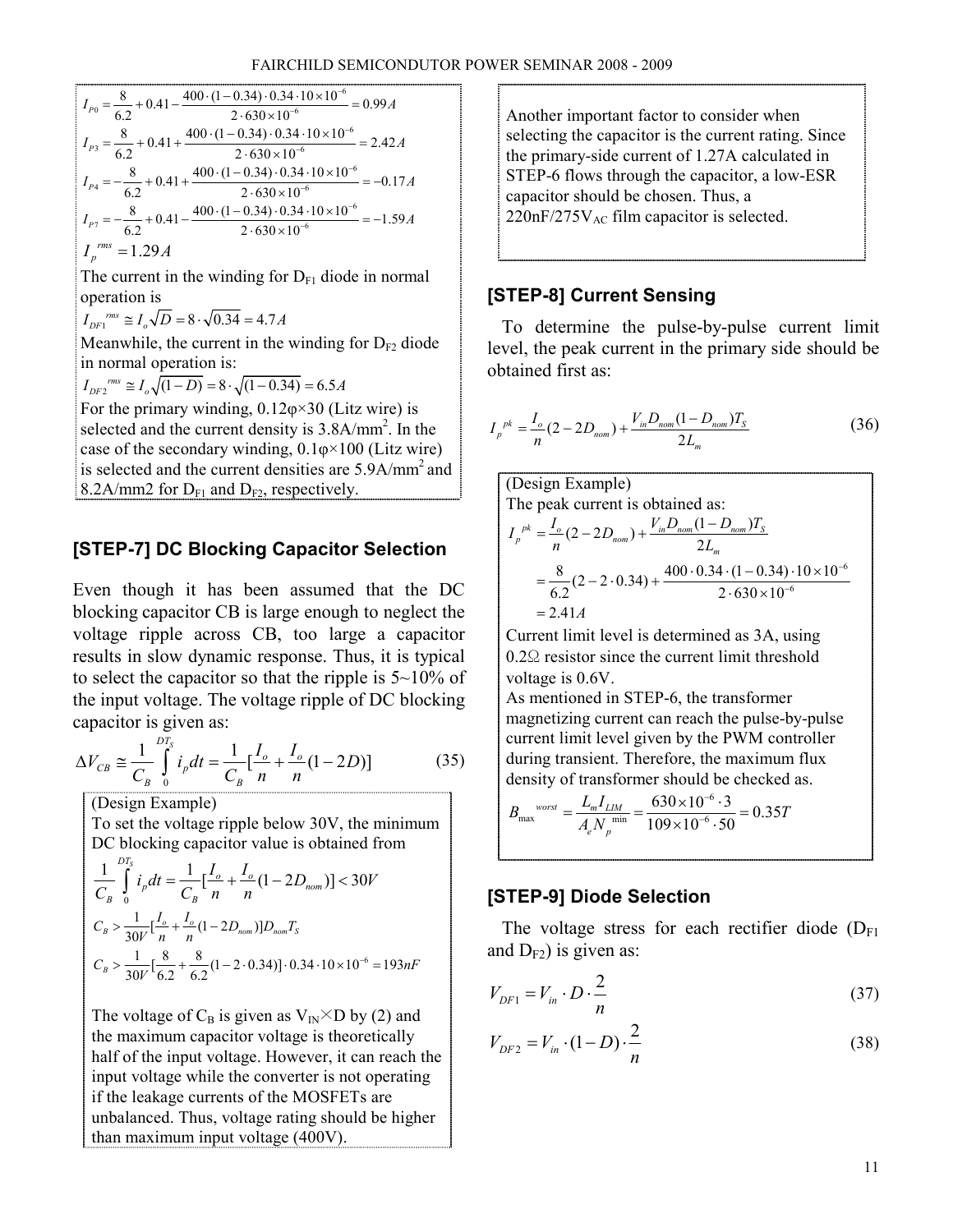(Design Example)  
\nConsidering a worst case of D=50% for D<sub>F1</sub>:  
\n
$$
V_{DF1} = 400 \cdot 0.5 \cdot \frac{2}{6.2} = 64V
$$
  
\nConsidering a worst case of D=0% for D<sub>F2</sub>:  
\n $V_{DF2} = 400 \cdot 1 \cdot \frac{2}{6.2} = 128V$   
\nConsidering voltage overshoot and ringing, 100V  
\nand 200V diodes are selected for D<sub>F1</sub> and D<sub>F2</sub>,  
\nrespectively. The current for each diode obtained in  
\nSTEP-6 is:

$$
I_{DF1}^{rms} \cong I_o \sqrt{D} = 8 \cdot \sqrt{0.34} = 4.7 A
$$
  

$$
I_{DF2}^{rms} \cong I_o \sqrt{(1-D)} = 8 \cdot \sqrt{(1-0.34)} = 6.5 A
$$

#### V. DESIGN TIPS

#### A. Unbalanced Secondary Turns Transformer

When a center-tapped winding is used in the transformer secondary winding, unbalanced turns can be used to optimize the transformer design, as shown in Figure 12. The magnetizing current of the transformer is shifted, as shown in Figure 13, by using a transformer with unbalanced secondary turns. The average value of the magnetizing current, or the DC offset of the magnetizing current, is given as:

$$
I_{M,\text{avg}} = I_o \frac{N_{S2}}{N_p} (1 - D) - I_o \frac{N_{S1}}{N_p} D
$$
\n(39)

This becomes zero especially when:

$$
D = \frac{N_{S2}}{N_{S1} + N_{S2}}\tag{40}
$$

Thus, the magnetizing current DC offset for some operating point can be made virtually zero using unbalanced turns. However, this increases current ripple in the output inductor, which results in a larger inductor on the secondary side. The unbalanced transformer should be designed using trade-offs between the transformer size and the inductor size. Notice that the diode voltage stress remains unchanged, even when unbalanced turns are used.



Fig. 12. Transformer with unbalanced secondary turns.



Fig. 13. Shift of magnetizing current by a transformer with unbalanced secondary turns.

#### B. External Soft-Start

Even though the FSFA-series has internal softstart, current overshoot can occur during startup when the leakage inductance is very small, as depicted in Figure 14.

When Q1 is first turned on, the primary-side voltage is only imposed on the leakage inductance until the secondary-side rectifier diode is turned on. This induces high di/dt current in the primary side and the current can exceed the pulse-by-pulse current limit level during the leading-edge blanking (LEB) time and turn-off delay time. To reduce the current overshoot, PFM (pulse-frequencymodulation) soft-start can be added to the internal PWM soft-start using an external capacitor and resistor on the RT pin, as shown in Figure 14.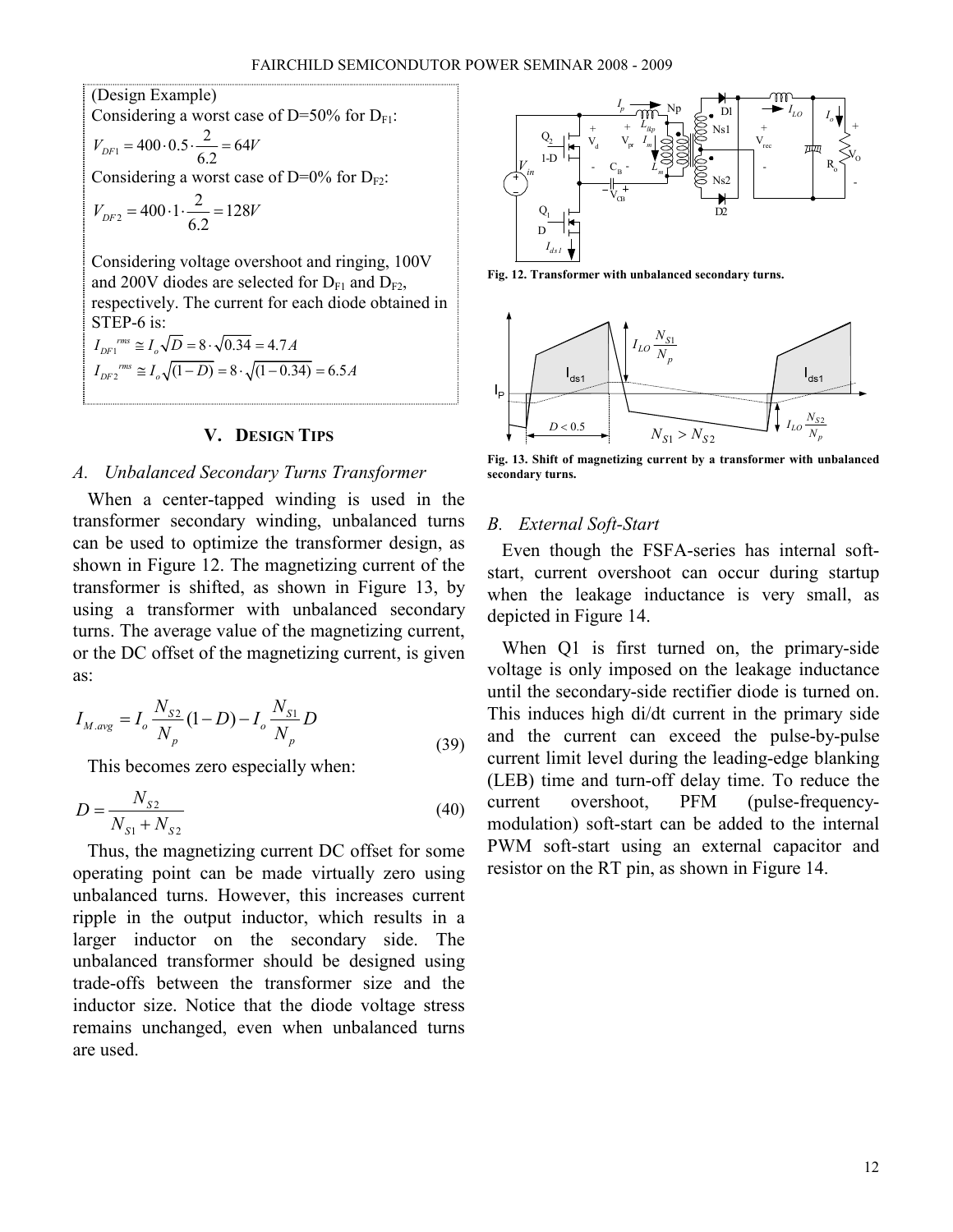

Fig. 14. Soft-start waveforms comparison.

#### VI. EXPERIMENTAL VERIFICATION

To show the validity of the design procedure presented in this paper, the converter of the design example was built and tested. All circuit components are used as designed. Figure 15 shows the final schematic of the asymmetric PWM halfbridge converter design example. Since the leakage inductance is relatively small, frequency modulated soft-start is incorporated with the original PWM soft-start to reduce the current overshoot. Figure 16 shows the transformer structure. To obtain the design leakage inductance value, edge winding rather than center winding is used for the secondaryside turns.

Figure 17 shows the drain-to-source voltage of  $Q_1$ and the transformer primary-side current  $(I_p)$  waveforms at full load condition. From the drain-tosource voltage of  $Q_1$ , the duty cycle for  $Q_1$  is about 34% as designed in STEP-3. Figure 18 shows the drain-to-source voltage of  $Q_1$  and transformer primary-side current  $(I_n)$  waveforms at no-load condition. As observed, the converter operates in burst mode due to the built-in burst mode operation of the FSFA2100. The power consumption at no load is 0.3W, including the power consumption of the controller. Figure 19 shows the drain-to-source voltage and current waveforms of  $Q_1$  at full-load condition. The drain voltage drops to zero and the body diode conducts before the switch is turned on. The peak value of the drain current is about 2.4A, as designed. Figure 20 shows the drain-to-source voltage of  $Q_1$  and voltage and current of the rectifier diode D211. As observed, the conduction duration of the diode D211 is less than half of the switching cycle. Figure 21 shows the drain-to-source voltage of  $Q_1$  and voltage and current of rectifier diode D212. As observed, the conduction duration of the diode D212 is more than half of the switching cycle. As observed from Figure 20 and 21, the voltage stresses of these diodes are uneven. Thus, a 200V rated diode is required for D212 to handle the voltage overshoot while a 100V rated diode is used for D211. Thanks to the reduced di/dt by the leakage inductance, there is almost no reverse recovery, even though the 200V ultra-fast diode is used. Figure 22 shows the soft-start waveforms. Since the leakage inductance is relatively small, frequency modulated soft-start is incorporated with the original PWM soft-start to reduce the current overshoot. Figure 23 shows the measured efficiency for different load conditions. The efficiency at fullload condition is about 93%.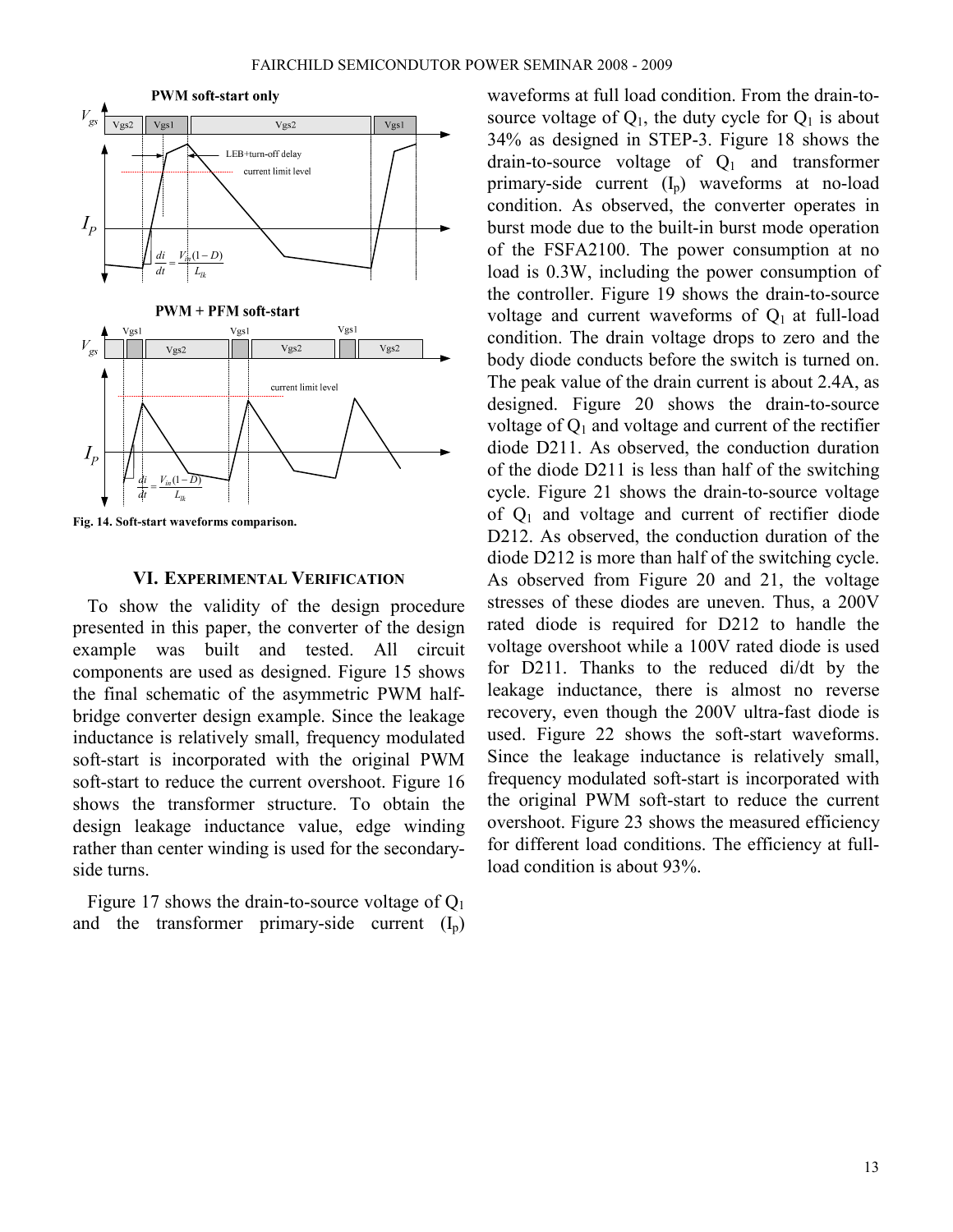

Fig. 15. Schematic of an asymmetric PWM half-bridge converter.

- Core: EER3542 (Ae=109 mm<sup>2</sup>)
- Bobbin: EER3542 (Horizontal)



Fig. 16. Transformer structure.

|                            | $Pin(S \rightarrow F)$ | Wire                                | Turns | <b>Winding Method</b> |
|----------------------------|------------------------|-------------------------------------|-------|-----------------------|
| $N_{p}$                    | 1 $\rightarrow$ 8      | $0.12\varphi \times 30$ (Litz wire) | 50    | Solenoid Winding      |
| $N_{s1}$                   | $16 \rightarrow 13$    | $0.1\phi \times 100$ (Litz wire)    |       | Solenoid Winding      |
| $\mathsf{N}_{\mathsf{s}2}$ | $12 \rightarrow 9$     | $0.1\varphi \times 100$ (Litz wire) |       | Solenoid Winding      |

|            | <b>Pin</b> | Spec.              | <b>Remark</b>                           |
|------------|------------|--------------------|-----------------------------------------|
| Inductance | -8         | $630\mu H \pm 5\%$ | 100kHz, 1V                              |
| ∟eakage    | $-8$       | $45\mu H \pm 10\%$ | Short one of the secondary<br>windings. |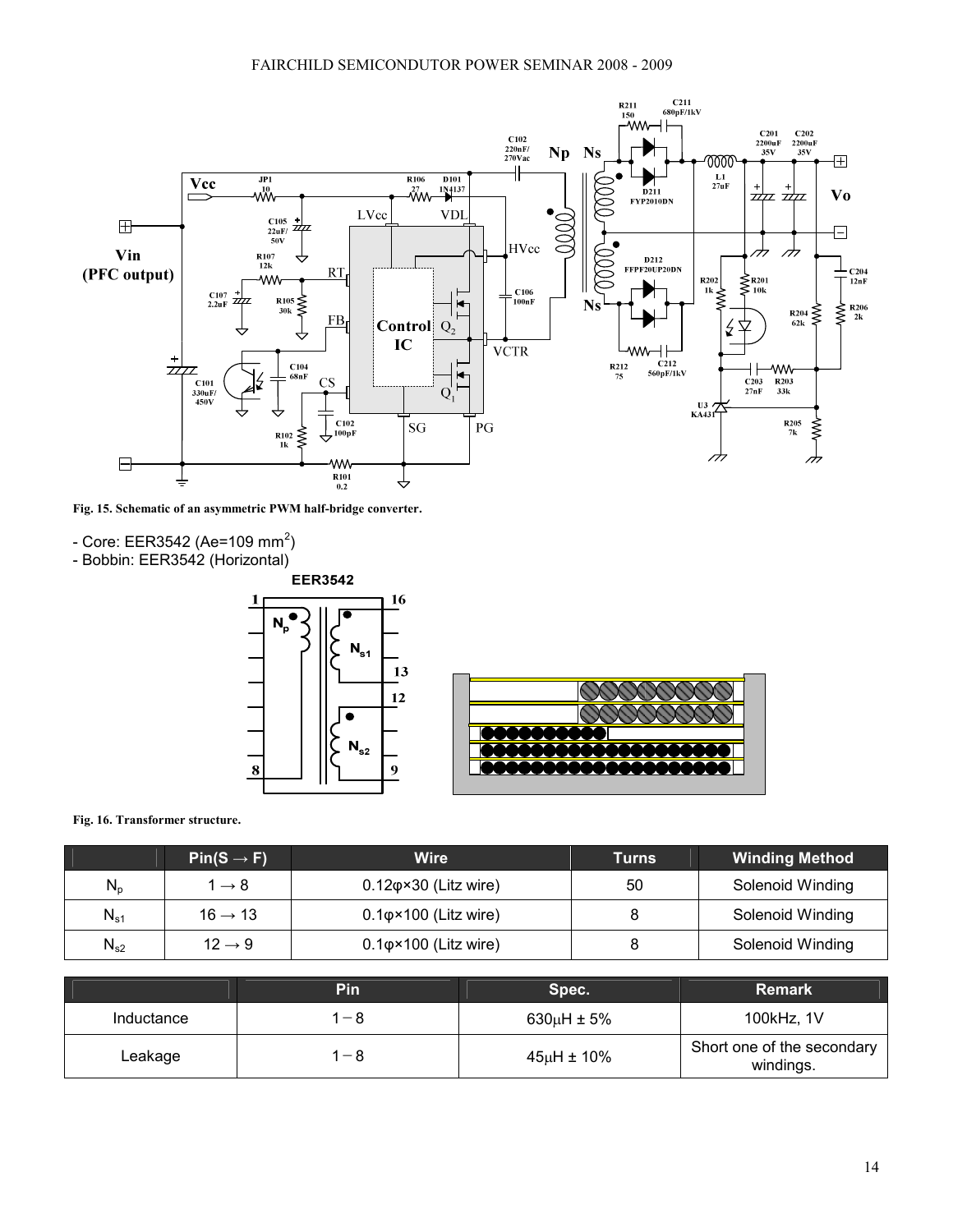#### FAIRCHILD SEMICONDUTOR POWER SEMINAR 2008 - 2009



time (5us/div)



Fig. 19. Zero voltage switching waveforms at full load condition. Fig. 20. Rectifier diode (D211) waveforms at full load.





Fig. 23. Measured efficiency.



time (10ms/div) Fig. 17. Operation waveforms at full load condition. Fig. 18. Operation waveforms at no load condition.